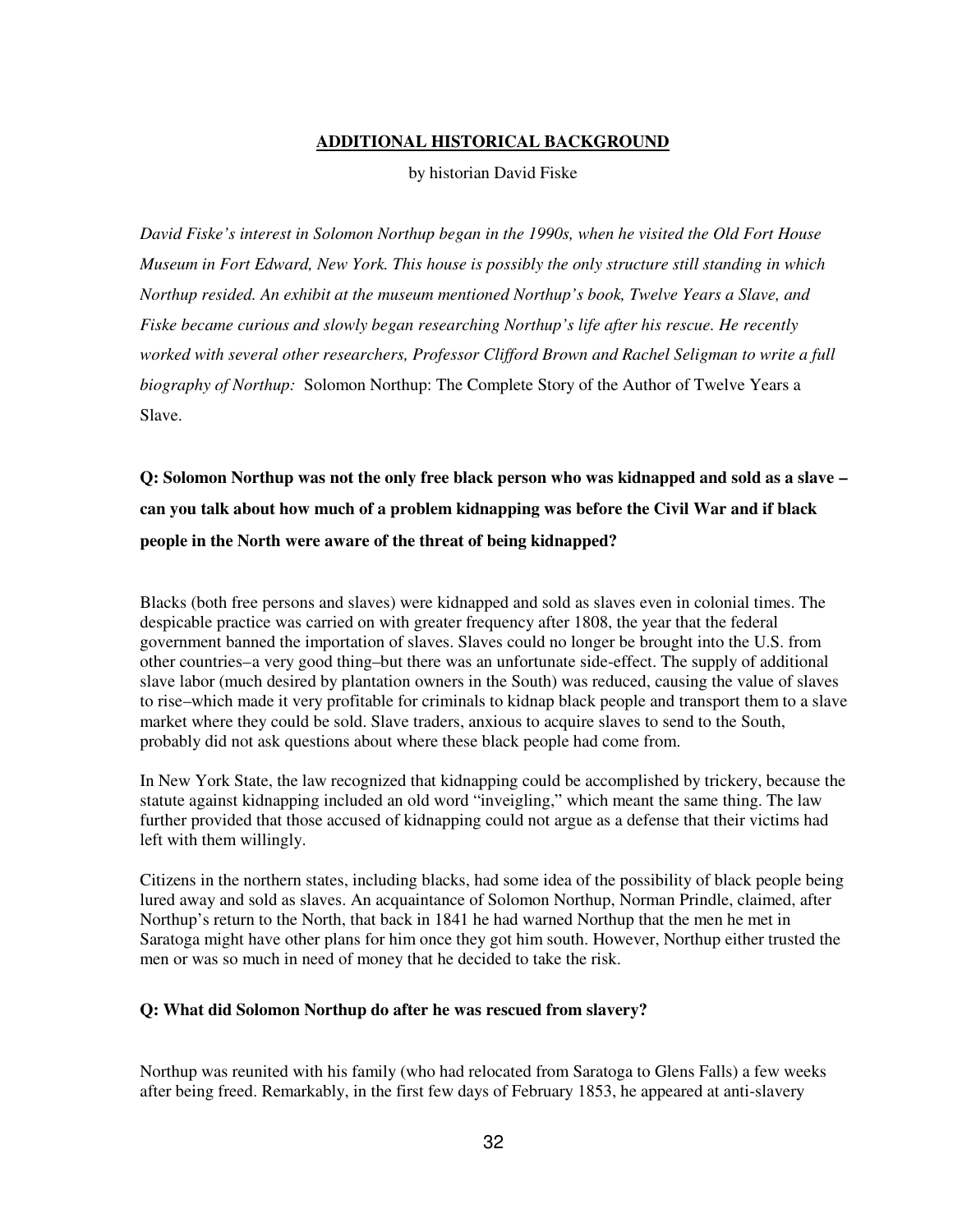meetings with several famous abolitionists (including Frederick Douglass). Just one month earlier, he had still been a slave!

The general public was very interested in his story of kidnapping, slavery, and rescue, and he worked with David Wilson, an attorney and author, to compose a book, *Twelve Years a Slave*. The book was quite popular, and Northup traveled around giving lectures and selling copies of his book. He was also involved with some theatrical productions based on his narrative.

One newspaper noted that, during Northup's travels, he was generous toward fugitive slaves he encountered. Given his personal experience as a slave, it is understandable (predictable, even) that he would want to help others who had escaped from a life of servitude. There is evidence that he participated in the Underground Railroad, working with a Vermont minister to help escaped slaves reach freedom in Canada.

The last reference to Northup's presence was a recollection by the minister's son, who said that Northup had visited his father once after the Emancipation Proclamation in 1863. After that, no newspaper articles or personal papers have been found that mention contact with Northup. Neither the circumstances of his death, nor his burial site, are known.

#### **Q: What did Northup's family do while he was a slave in Louisiana?**

As Northup mentioned in *Twelve Years a Slave*, his wife Anne had a successful career as a cook at various dining establishments in the Saratoga/Glens Falls area of New York. After the disappearance of her husband–along with his earnings–she probably needed additional income. In the fall of 1841 she moved to New York City with her family. She worked there for the wealthy woman, Madame Eliza Jumel (who was once the wife of Vice President Aaron Burr). Anne was Madame Jumel's cook and resided at her mansion in Washington Heights (which is today open to the public as the Morris-Jumel Mansion). Her children filled other roles: Elizabeth assisted at the mansion, Margaret served as a playmate for a young girl who was related to Jumel, and Alonzo was a footman and did minor chores.

The family's stay with Jumel lasted from one to two years, after which mother and children returned to Saratoga. After a few years, the family moved to Glens Falls, a bit north of Saratoga, where Anne ran the kitchen at the Glens Falls Hotel. The family (which now included Margaret's husband Philip Stanton and their children) was living in Glens Falls in 1853 when Northup was rescued and rejoined his family.

In the 1860s, the family (though apparently not Northup himself) moved to nearby Moreau (to a neighborhood known as Reynolds Corners). Anne probably still worked as a cook locally, and during the summers she would work at a hotel at Bolton Landing on Lake George. Anne died in 1876 at Reynolds Corners.

#### **Q: Why was the book Twelve Years a Slave so popular before the Civil War?**

Northup's book was not the only one that gave a first-hand account of slavery, but his had a unique perspective because he was a free man who had become a slave, whereas other writers had grown up as slaves. Northup was able to make comparisons between his life as a free person and his life as a slave. In addition, Northup's book was surprisingly even-handed. He did not condemn all Southerners–he mentions how several of them, such as Master Ford and overseer Chapin (whose name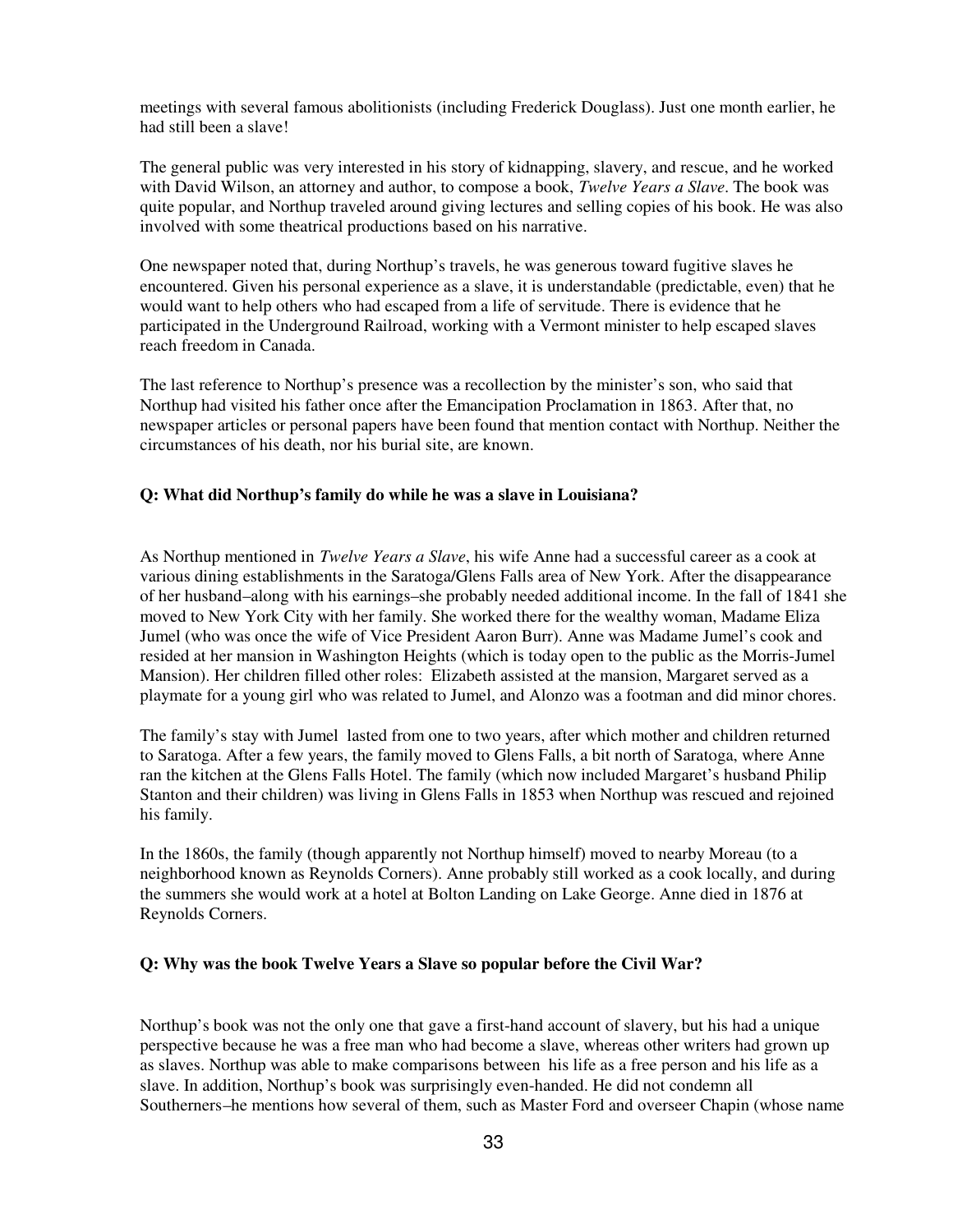in real life was Chafin), had treated him kindly. As one review of the book in a northern newspaper said at the time: "Masters and Overseers who treated slaves humanely are commended; for there, as here, were good and bad men."

Authors of slave narratives who had escaped slavery by running away had an extra motivation to portray slavery in a very bad light–they had to justify why they had become fugitives. Northup, however, should never have been a slave in the first place ("if justice had been done," he told Samuel Bass, "I never would have been here"). Northup therefore had little motivation to exaggerate the evils of slavery. He surely describes the many sufferings endured by slaves, but he also tells about their everyday life, the ways they supported one another, and the few occasional sources of pleasure they had. By telling the good as well as the bad, Northup's account came across as authentic and convincing.

# **Q: Did Solomon Northup help with the Underground Railroad once he was free again and how**

# **did he get involved?**

In the early 1860s (and possibly earlier) he worked on the Underground Railroad in Vermont. The Underground Railroad was a system run by anti-slavery advocates which helped slaves who had run away from the South. Northup, Tabbs Gross (another black man) and Rev. John L. Smith energetically helped fugitives make their way north, to Canada and freedom.

The details of how Northup became involved are not known, but it seems likely that, during his lecture tours, he at some point met Gross, a former slave who traveled around New York and New England at the same time as Northup, and who also gave lectures. At any rate, the minister's son recalled later on that Northup and Gross were constantly at work aiding fugitives. Northup no doubt tackled this mission with his customary initiative and competence, and ended up keeping many fugitives from being returned to servility.

# **Q: What became of Northup's slave masters -- William Prince Ford, Edwin Epps and Mistress**

# **Epps?**

William Prince Ford was forced to sell Northup after he experienced financial difficulties The man he sold him to, John M. Tibaut (called Tibeats in Northup's book and in the film) could not afford to pay Northup's full value, so Ford was in a way still a part-owner. This is why Ford was able to prevent Tibaut from murdering Northup. Ford was a prominent Baptist minister, serving several congregations. One of them, the Springhill Baptist Church, expelled him for heresy, partly because he had allowed a Methodist to take communion at the church (an example of his generous spirit). Ford wore several other hats: in addition to operating the lumber mill where Northup worked, Ford manufactured bricks and mattresses.

The woman Ford was married to while Northup was his slave, Martha (Tanner) Ford passed away in 1849, and he got married a second time, to Mary Dawson. Rev. Ford passed away on August 23, 1866 and was buried in a cemetery known as the Old Cheney Cemetery in Cheneyville, Louisiana.

Edwin Epps had wanted to contest Northup's removal from his possession, but his legal counsel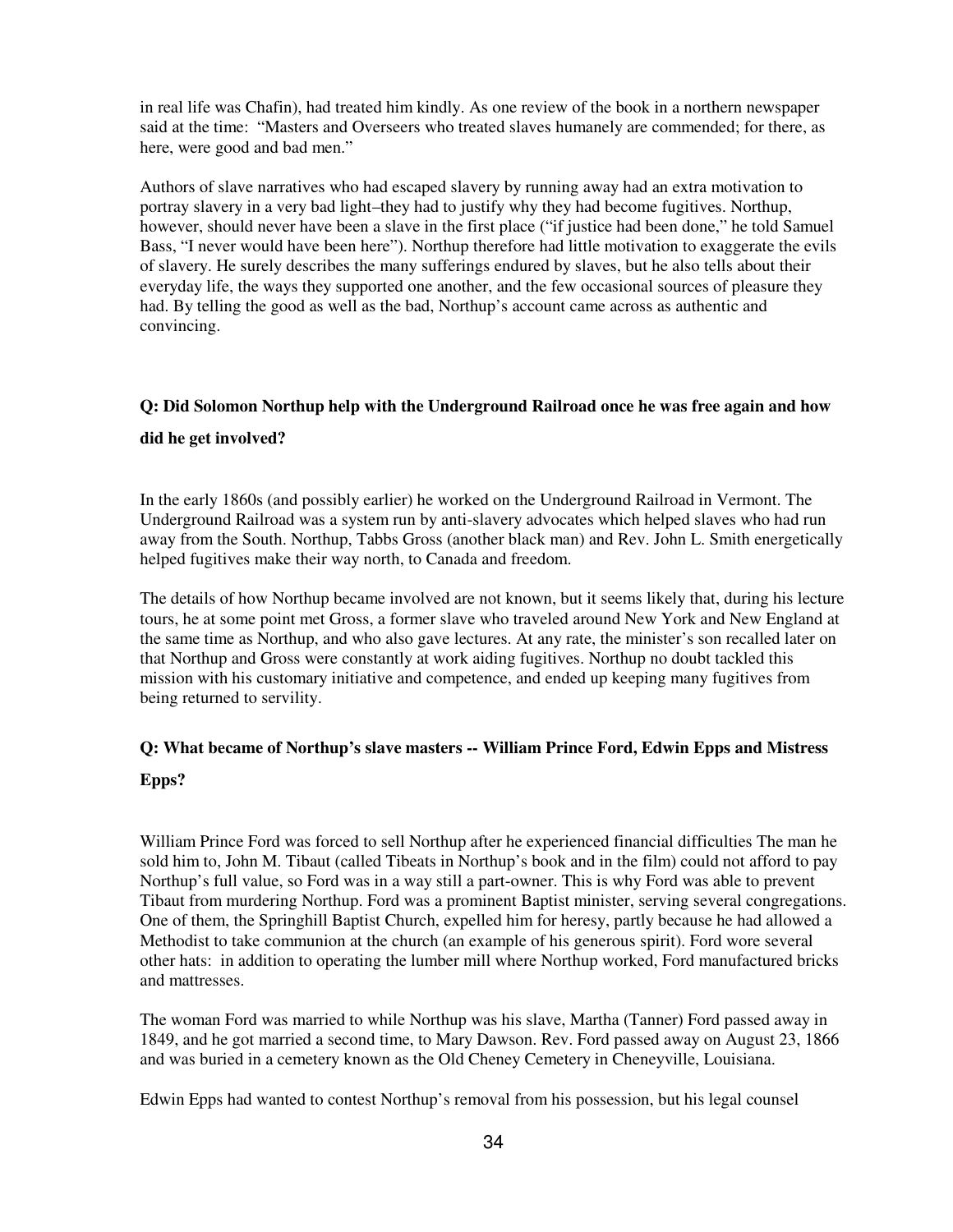advised him that the case was so clear-cut (due to documents presented in court in Marksville, Louisiana, which proved Northup had been born free), that he should simply give up Northup rather than incur pointless legal expenses, and he did so.

Epps gave up drink while Northup was still his slave, since Northup mentions that in his book. Epps continued working his plantation after Northup's departure. The 1860 Federal Census shows that he had assets amounting to over \$20,000.

During the Civil War some northern soldiers sought out the Epps plantation as the army worked its way through Louisiana. They found many people, both black and white, who remembered Northup and his fiddle-playing, and they even located Epps. What Northup wrote in his book, Epps told the soldiers, was mostly true, and in a back-handed compliment to Northup he told them that he was an "unusually smart nigger." Epps died on March 3, 1867. His place of burial is uncertain.

The house that Northup and carpenter Samuel Bass worked on for Epps still exists. It has avoided destruction several times, and has also been moved several times. It is now located on the campus of the Louisiana State University at Alexandria, and it has been declared a historic structure.

Mistress Epps, whose maiden name was Mary Robert, became the "Natural Tutrix" (or guardian) of her and her husband's minor children following Epps' death. However she died soon afterward. Many, if not all, of the children left Louisiana and relocated to various places in Texas.

# **Q: Were the men involved in Solomon Northup's kidnapping ever brought to justice?**

The slave trader in Washington, D.C. who purchased Northup from the men who lured him away from Saratoga was identified as James H. Birch, and was brought up on charges in that city when Northup was on his way home from Louisiana. In Washington, the law at that time did not permit black people to testify in court, and without Northup's testimony, there was little evidence of the crime, so Birch was not convicted. It surely helped that Birch had some influential friends in the city.

In 1854, over a year after Northup was freed, a man who had read *Twelve Years a Slave* helped to identify the two men who had taken Northup to Washington. (Their real names were Alexander Merrill and Joseph Russell–they had given Northup aliases. They were arrested, jailed, indicted, and put on trial. After various delays and appeals, the case against them was dropped without explanation in 1857. Their only punishment was the seven months they spent in jail while awaiting trial before they were released on bail.

# **Q: Solomon Northup was able to read and write–how did he get his education?**

In New York State, blacks had never been formally excluded from the schools. In the city of Albany, slave children in colonial times attended school alongside white children. Even when slavery was still allowed in New York, a state law specified that slave owners had to teach their slaves to read, so that they could read the Bible.

As time went on, some large cities had separate schools for black students (which was permitted under state law). During his childhood, Northup lived in small towns in Washington County, which would not have had enough money to establish separate schools for blacks, so he probably attended school with white pupils from his neighborhood. Acquaintances of Northup and his father (who was illiterate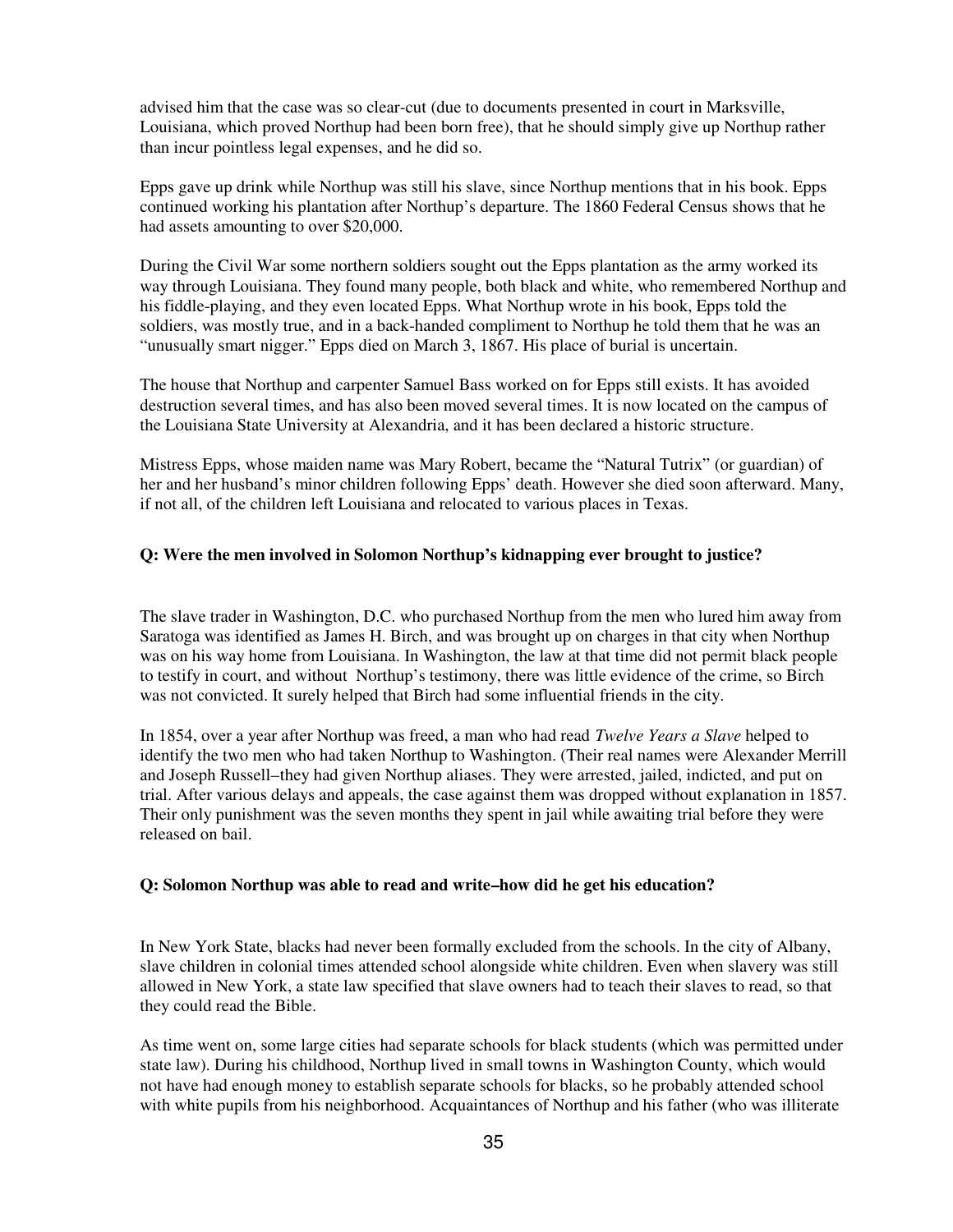but whom Northup wrote made sure his sons received an education) were Quakers, to whom education was very important, so that may have offered extra encouragement for him to learn. Northup tells of his love of reading as a boy, so he probably built on what basic, formal schooling he received due to his curiosity and intelligence.

# **Q: Is it true that** *12 Years a Slave* **was actually written by a ghost writer named David Wilson,**

#### **who was an abolitionist?**

David Wilson certainly assisted Northup with his book, but he was not a ghost writer. Ghost writers typically write behind the scenes on behalf of someone else, implying that a book was actually authored by that person. When the book was first published in 1853, Wilson was clearly identified as its editor--he even wrote an Editor's Preface. There was nothing furtive about Wilson having been helped with the writing of the book.

The precise method of Wilson's and Northup's collaboration is not known, but based on Wilson's preface, newspaper reports at the time, and a letter written later on by a relative of one of the principals in Northup's story, Wilson extensively interviewed Northup, undoubtedly taking copious notes. Northup, who during his years of slavery had no way to record information, must have constantly reviewed in his head the events he had experienced, committing to memory the details of people he had met and places he had been. Wilson wrote that he was entirely convinced of the authenticity of Northup's recounting, because Northup had "invariably repeated the same story without deviating in the slightest particular."

Even Edwin Epps, located by Union soldiers when they reached Louisiana during the Civil War, admitted that Northup had pretty much told the truth in his book.

After Wilson had put the words onto paper, Northup reviewed them closely. He "carefully perused the manuscript, dictating an alteration wherever the most trivial inaccuracy has appeared," Wilson says. It is likely that the writing style--with its literary flourishes and turns of phrase--can be attributed to Wilson, but Northup was clearly satisfied that Wilson got all the facts right and he was also comfortable with the final wording.

Though Wilson has sometimes been described as an abolitionist, there is no evidence of that. One newspaper at the time said of Wilson: "I believe he never was suspected of being an Abolitionist–he may be anti-slavery–somewhat conservative." A few years after *Twelve Years a Slave* was published, Wilson was identified as a member of the American Party (called the "Know-Nothings"), which had no strong stance concerning slavery. In Wilson's own words, in his preface to the book, he writes "Unbiased, as he conceives, by any prepossessions or prejudices, the only object of the editor has been to give a faithful history of Solomon Northup's life, as he received it from his lips."